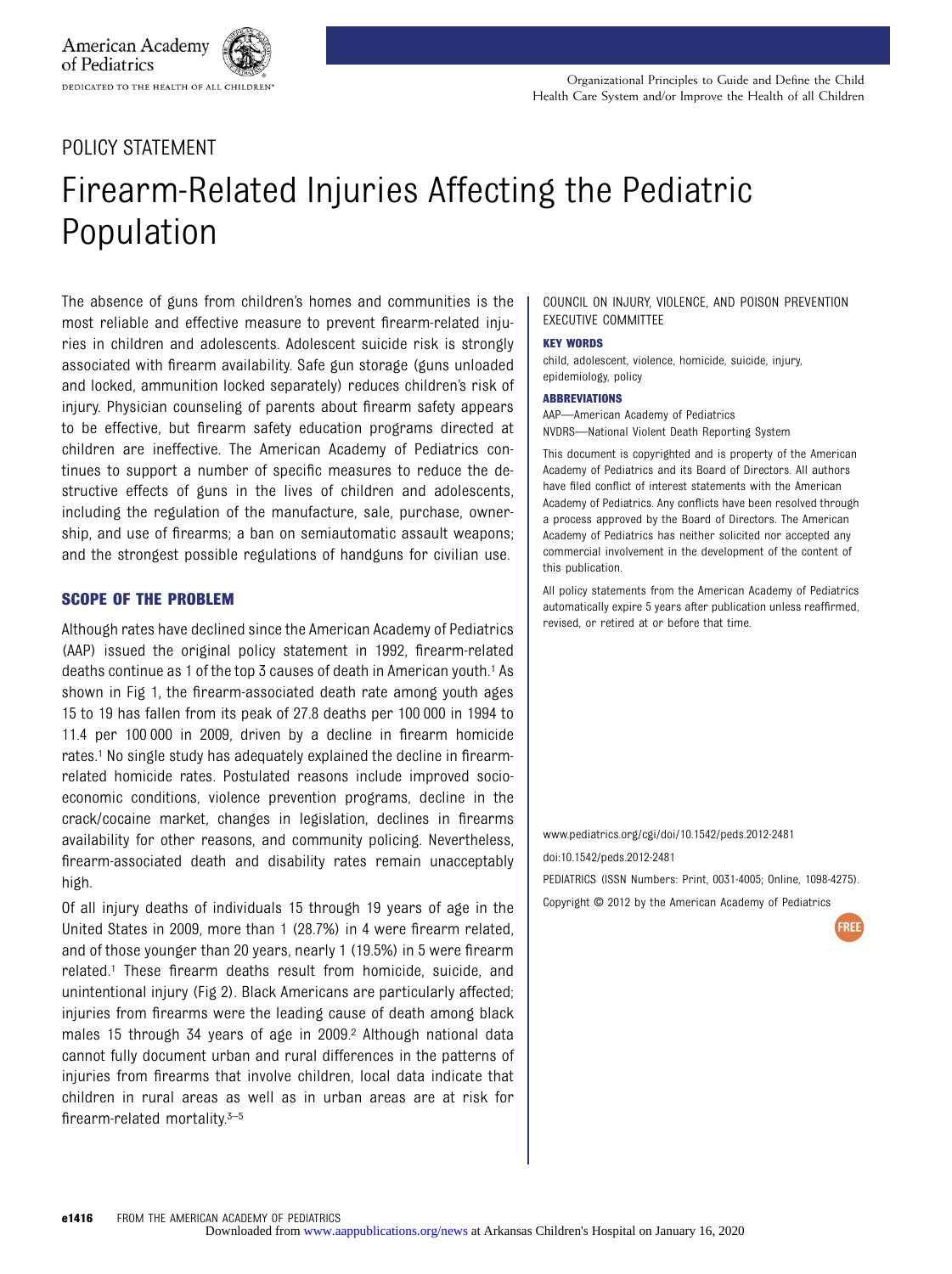

#### FIGURE 1

Firearm-related death rates per 100 000 people 15 through 19 years of age in the United States, 1995– 2009. (Adapted from National Center for Injury Prevention and Control, US Centers for Disease Control and Prevention. Web-Based Injury Statistics Query & Reporting System (WISQARS) Injury Mortality Reports, 1999–2009, for national, regional, and states [May, 2012]. Available at: [http://](http://webappa.cdc.gov/sasweb/ncipc/) [webappa.cdc.gov/sasweb/ncipc/](http://webappa.cdc.gov/sasweb/ncipc/). Accessed June 8, 2012).



#### FIGURE 2

Injury intent: US 2009 firearm-related deaths, for all ages  $(n = 31\,593)$  and in children from birth through 19 years of age  $(n = 2966)$ . (Adapted from National Center for Injury Prevention and Control, US Centers for Disease Control and Prevention. Web-Based Injury Statistics Query & Reporting System (WISQARS) Injury Mortality Reports, 1999–2009, for national, regional, and states [May, 2012]. Available at:<http://webappa.cdc.gov/sasweb/ncipc/>. Accessed June 8, 2012).

The National Violent Death Reporting System (NVDRS), administered by the Centers for Disease Control and Prevention, provides detailed surveillance of

all violent deaths in participating states. The NVDRS system uses sources of data to allow analysis of each death (homicides, suicides, and others), including the detailed history and circumstances of the fatal incident. Data concerning mental health, substance abuse, race, age group, previous history, method of injury, and relationship of suspect to victim are included. Suspects and multiple victims can be studied together, allowing for comparisons of victim and perpetrator characteristics.6–<sup>8</sup> The NVDRS can provide useful information concerning childhood mortality from firearms; limited raw data from this system are now available online.1

#### INTERNATIONAL COMPARISONS

The United States has the highest rates of firearm-related deaths (including homicide, suicide, and unintentional deaths) among high-income countries.9 For youth 15 to 24 years of age, firearm homicide rates, as documented by Richardson and Hemenway,<sup>9</sup> were 35.7 times higher than in other countries. For children 5 to 14 years of age, firearm suicide rates were 8 times higher, and death rates from unintentional firearm injuries were 10 times higher in the United States than other high-income countries. The difference in rates may be related to the ease of availability of guns in the United States compared with other high-income countries. This is particularly true for suicides, as guns carry a high case-fatality rate.10 Suicides among the young are typically impulsive,<sup>11</sup> and easy access to lethal weapons largely determines outcome.

# ECONOMIC COSTS OF FIREARM-RELATED INJURY

Corso and colleagues<sup>12</sup> calculated the financial cost to society resulting from gun-related assaults and homicides in 2000. The amount totaled \$17.4 billion, including \$0.8 billion in direct medical costs and \$16.6 billion in lost productivity. In the same year, selfinflicted firearm injuries and suicides cost society \$16.4 billion, including

Downloaded from www.aappublications.org/news at Arkansas Children's Hospital on January 16, 2020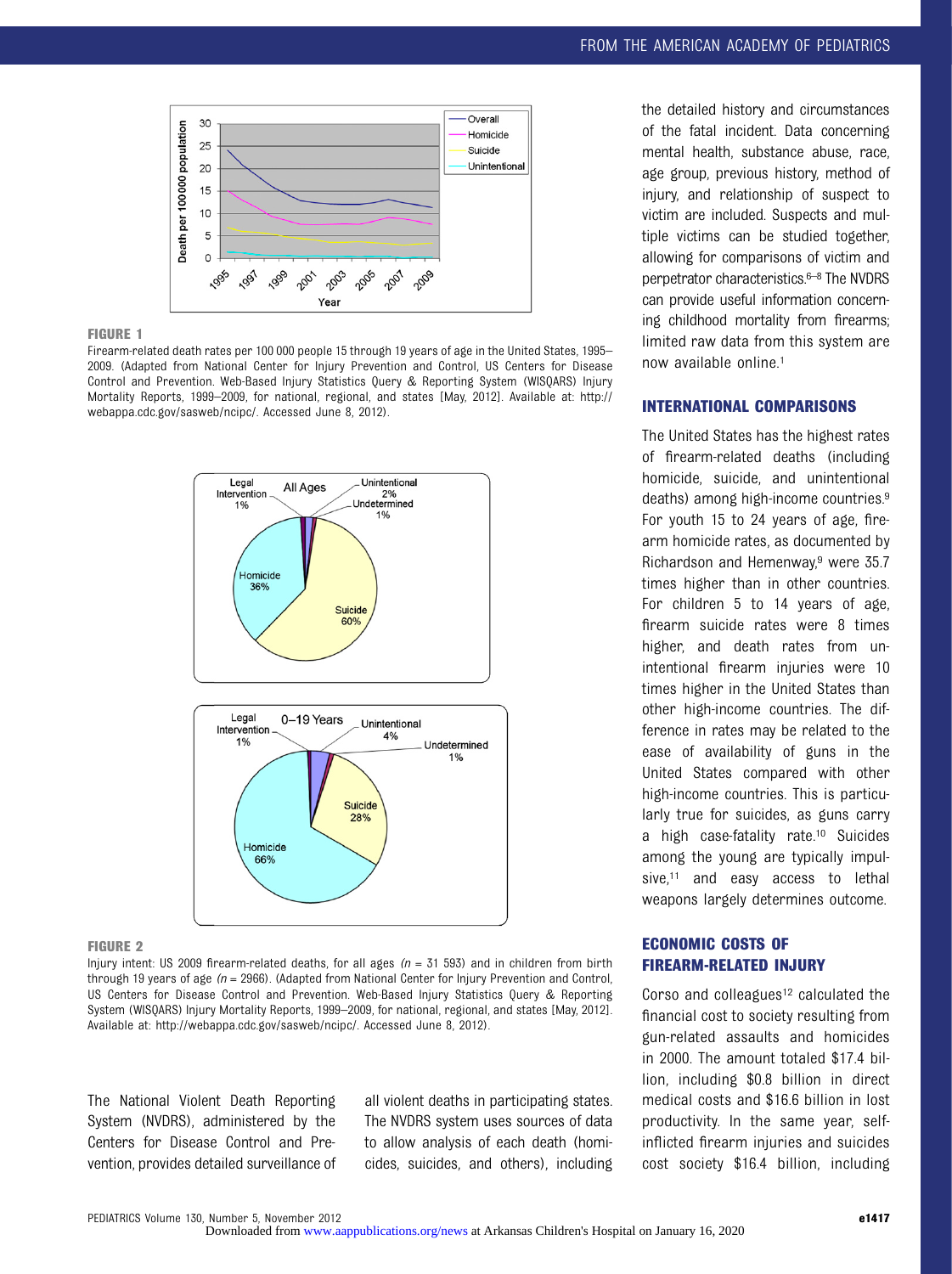\$16.3 billion in lost productivity and \$0.1 billion in direct medical costs. The analysis found that average direct medical cost per case for nonfatal firearm assaults and self-inflicted injuries resulting in hospitalization were \$24 353 and \$7234 respectively.12 The method for calculating the medical costs includes ambulance transport costs, coroner/ medical examiner costs, emergency department costs, hospital readmission costs, and inpatient hospitalization and/ or nursing home costs.12 Work loss costs were calculated by the net present value of future wage earning and losses in household productivity.

#### HOMICIDE

In 2009, 84.5% of all homicides of people 15 through 19 years of age were firearm-related.<sup>1</sup> Deaths of male individuals outnumber deaths of female individuals (Fig 3). Young black men from 15 through 34 years of age have the highest rates of firearmrelated homicide.1 In 2010 in the United States, 67.5% of all homicides were committed with a firearm, and in 68.5% of those cases, a handgun was used as the murder weapon.<sup>13</sup> Firearm homicide rates were higher in major urban areas than in the nation as a whole (5.2 per 100 000 vs 4.2 per 100 000). Within the 50 largest metropolitan areas, they were highest in the central cities (9.7 per 100 000).3 An understanding of the characteristics of firearm-related homicides is important when interventions are being planned. Most homicides occur during interpersonal conflict, typically between relatives, friends, or acquaintances.13 Recognized risk factors for violence involving children and adolescents include exposure to family violence, history of antisocial behavior, depression, suicidal ideation, drug/ alcohol use, poor school performance, bullying, and isolation from peer groups.14 The occurrence of shootings



#### FIGURE 3

Firearm-related death rates per 100 000 black and white people 15 through 19 years of age in the United States, 2009. (Adapted from National Center for Injury Prevention and Control, US Centers for Disease Control and Prevention. Web-Based Injury Statistics Query & Reporting System (WISQARS) Injury Mortality Reports, 1999–2009, for national, regional, and states [May, 2012]. Available at: [http://webappa.cdc.gov/sasweb/ncipc/.](http://webappa.cdc.gov/sasweb/ncipc/) Accessed June 8, 2012).

in schools, although rare, deserves serious study and calls for local and national responses.

#### **SUICIDE**

# Suicide Risk Among Adolescents and Firearm Availability

In 2009, suicide was the third leading cause of death for American youth 15 to 19 years of age. Firearms remained the most common method used for suicide in this age group, accounting for 736 deaths (3.4 per 100 000).1 Of all common methods used for attempting suicide, firearms are the most lethal, with approximately a 90% mortality rate.15 Adolescents are at a relatively high risk of attempting suicide as a consequence of their often impulsive behavior. Choosing a highly lethal method such as a firearm to attempt suicide leads to higher suicide fatality rates overall, in part because most survivors of serious suicide attempts do not die of renewed attempts.16 Thus, easy access to firearms contributes to an increased risk of suicide among youth this age. Although handguns are used in most youth firearm suicides, long guns (shotguns and rifles) are also used in a large

percentage of suicides in rural areas, where they are more widely available.17,18 Strong evidence suggests that the presence of firearms in the home increases the risk of suicide among adolescents. A review of existing data from case-control studies and ecological data found that firearm availability plays a large role in increasing the risk of youth suicide.19 Several individual-level and ecologic studies, including nationally representative studies, have corroborated these earlier findings.20–<sup>24</sup> The association of a gun in the home and increased risk of suicide among adolescents has been well documented. From a clinical perspective, it is important to note that this association is significant even in those teens without a previous psychiatric diagnosis.25,26 The odds of suicide are particularly high if the gun is kept loaded.25,26

Data concerning the effects of laws restricting firearm ownership show varying results.27–<sup>29</sup> Interestingly, laws reducing child access, which primarily requires safe storage, appear to be associated with lower overall adolescent suicide rates, whereas purchase restrictions did not result in this reduction.29 Other studies have

e1418 FROM THE AMERICAN ACADEMY OF PEDIATRICS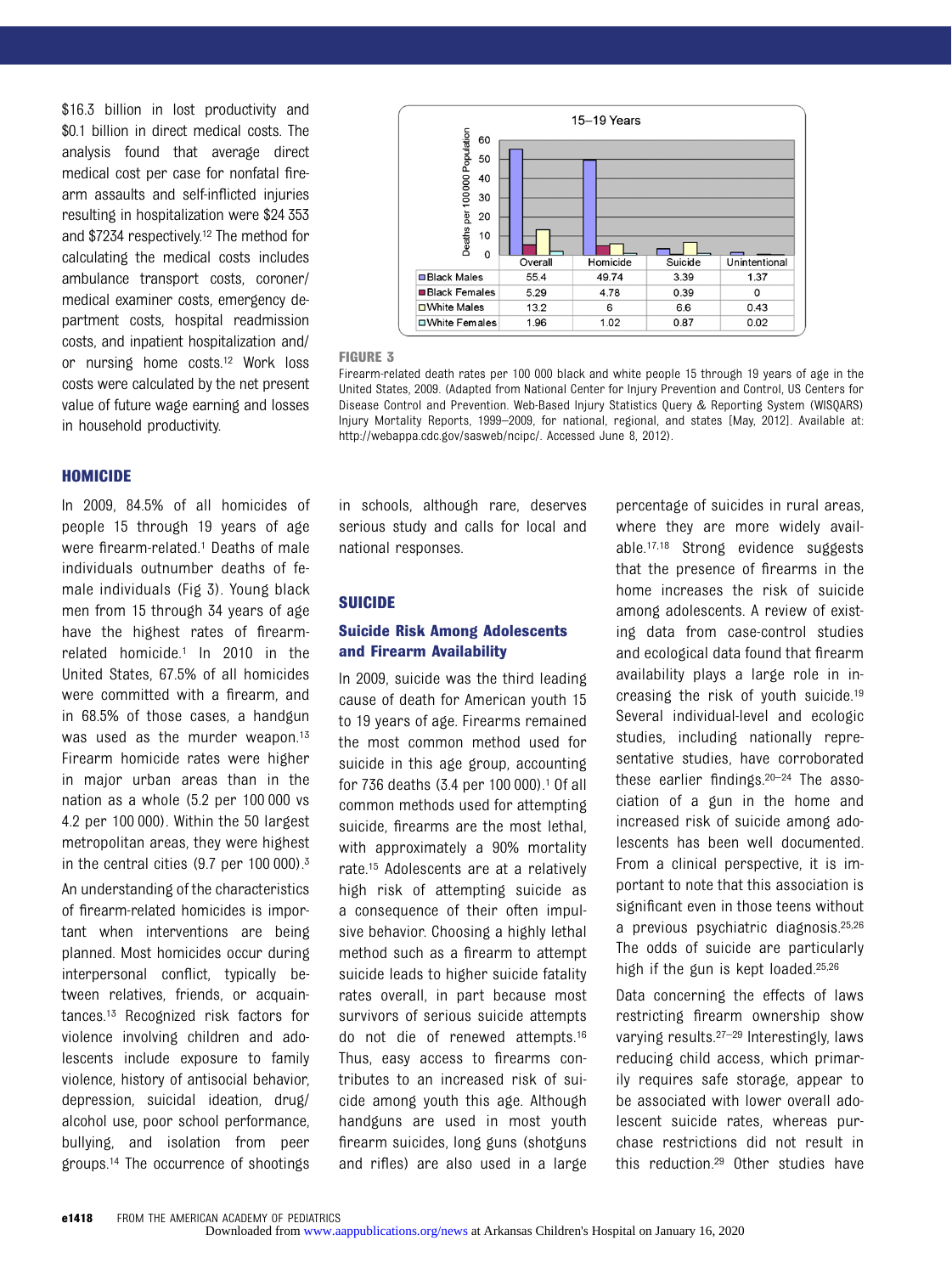established the finding that safe storage of firearms reduces the risk of adolescent suicide.30

# UNINTENTIONAL FIREARM-RELATED DEATHS

In 2009, 114 children and adolescents younger than 20 years died as a result of unintentional firearm-related injuries.<sup>1</sup> Perhaps surprisingly, 66 of these 114 unintentional deaths occurred in the 15 to 19-year age group. Fatal shootings are usually inflicted by other children or youth, typically friends or siblings.31,32 There are few recent systemically collected data concerning the precise circumstances of unintentional firearm injury deaths among these 114 children.

# NONFATAL FIREARM-RELATED INJURIES

According to data from emergency departments in the 66 hospitals in the National Electronic Injury Surveillance System All-Injury Program, an estimated 73 505 people of all ages were treated for nonfatal firearm-related injuries in US hospital emergency departments in 2010, among them 15 576 children and adolescents younger than 20 years.<sup>1</sup> Of those, 6236 (40%) required hospitalization for their injuries. Adolescents 15 to 19 years of age had nonfatal firearm injury rates nearly 3 times that of the general population (62.9 vs 23.9 per 100 000).1 Most (79%) of the nonfatal injuries to adolescents were attributable to assault, and assault-related injuries were responsible for 84.5% of hospitalizations.1

# ADOLESCENT CHARACTERISTICS AND ACCESS TO GUNS

The 2011 National Youth Risk Behavior Surveillance reported that 5.1% of students in grades 9 through 12 had carried guns during the past month, with boys more likely to report carrying guns than girls  $(8.6\% \text{ vs } 1.4\%)$ .<sup>33</sup> Well-established behavioral risk factors for carrying guns include gang membership, use of alcohol and other drugs, victimization by violence, and perpetration of violence.<sup>34-36</sup> As with other risk behaviors, adolescents substantially overestimate the percentage of their peers who carry guns, and interestingly, gun carrying is highly associated with that normative perception.35 Adolescence is marked by a search for identity, independence, and autonomy. Accompanying characteristics may be curiosity, the strong influence of the peer group, rites of passage, belief in invincibility, impulsiveness, immaturity, mood swings, and substance abuse. The perception of danger by adolescents may be influenced by many factors, including the media, as well as the reality of their own lives. A view of the world as a dangerous place during this particularly vulnerable developmental period may lead to conflict, injury, and death, especially when access to guns is easy.

# GUNS AND GUN OWNERSHIP

It is estimated that 57 million Americans owned 283 million firearms in 2004, representing 38% of all households and 26% of all adults having or owning at least 1 gun. Of these, 60% were long guns and the remaining 40% were handguns.37 Of the handguns, 50% were revolvers, 35% were semiautomatic pistols, and 15% were other types.37 More recently, there has been a troubling increase in serious and disabling injuries resulting from high-velocity nonpowder guns.38

Prevalence of gun ownership by household varies significantly geographically, with an estimated low of 5.2% in the District of Columbia to 62.8% of all households in Wyoming.39 In a study of gun-owning Americans with children under 18 years of age, 21.7% stored a gun loaded, 31.5%

stored a gun unlocked, and 8.3% stored at least 1 gun unlocked and loaded.40 Household firearm owners with adolescents 13 through 17 years of age report leaving their firearms unlocked 41.7% of the time, compared with only 28.8% of household firearm owners with children 0 through 12 years of age.40

Most gun owners report the leading motivation for ownership is recreational; however, nearly three-quarters of handgun owners said self-protection was the primary reason for owning a gun.41 Research in several US urban areas indicates that a gun stored in the home is associated with a threefold increase in the risk of homicide and a fivefold increase in the risk of suicide.42–<sup>44</sup> Evidence from Philadelphia suggests that firearm possession increases the risk of being shot in an assault. In a carefully conducted casecontrol study, Branas and colleagues found that people possessing a gun were more than 4 times more likely to be shot in an assault than those not in possession of a firearm.45

# LEGAL ISSUES

A 2008 Supreme Court decision struck down the handgun ban in the District of Columbia, concluding that the second amendment to the US Constitution establishes individual rights to gun ownership.46 In the subsequent 2010 Supreme Court case of McDonald v the City of Chicago, the Court ruled that the 14th Amendment extends the 2nd Amendment protections of the federal government to states and localities against laws that infringe on "the right to keep and bear arms."<sup>47</sup>

Because Chicago was the only locality in the country to possess an outright handgun ban, the McDonald ruling did not have an immediate effect on state and local gun laws outside the Chicago area. The ruling set the stage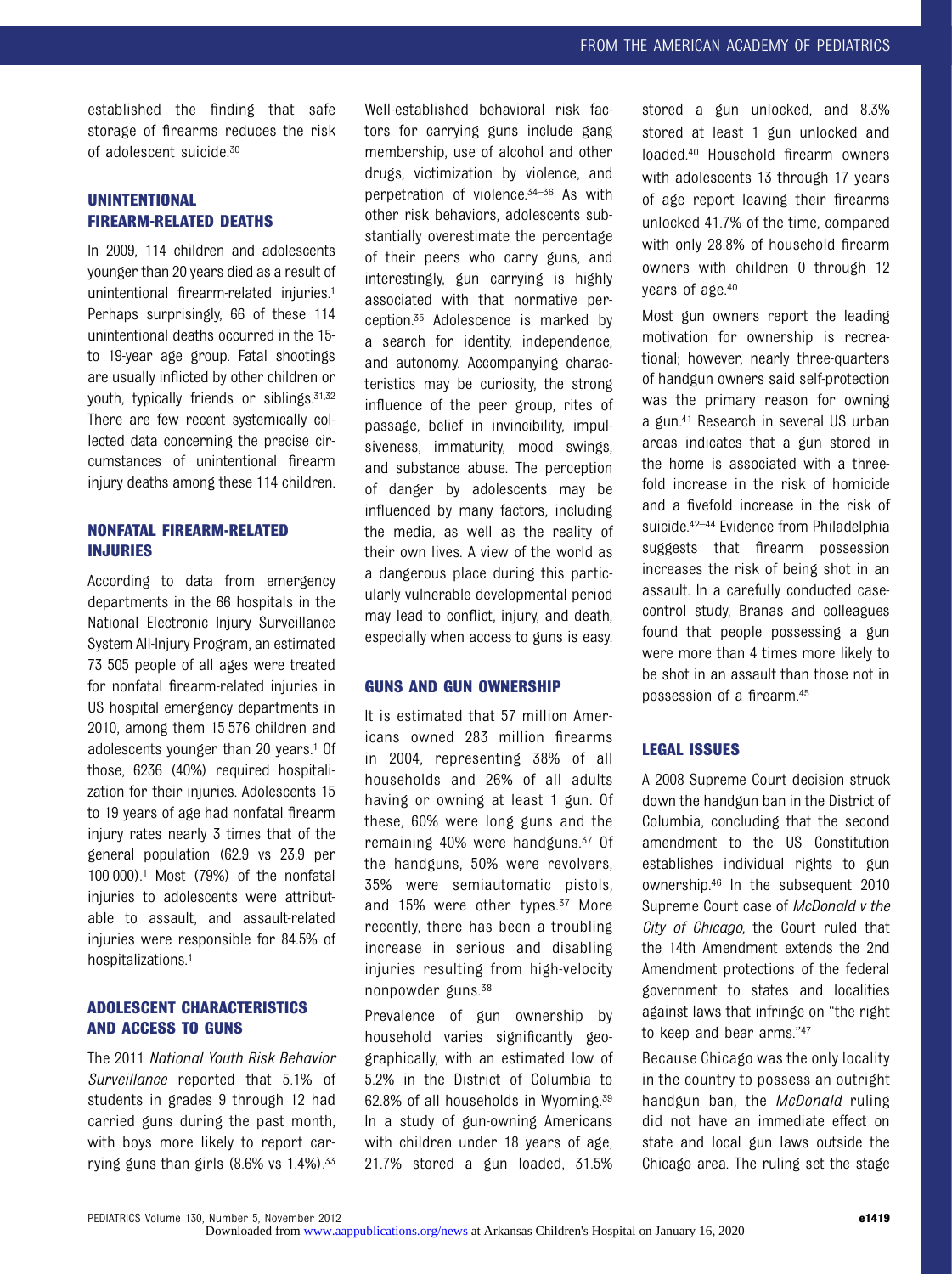for Second Amendment legal challenges to local and state gun laws, however, including laws requiring the safe storage of firearms and trigger locks, as well as laws aimed at protecting children from firearms. There have been and will likely continue to be a number of state and local legal challenges to restrictions on firearm acquisition and use in the United States. These include challenges to measures specifically pertaining to access to firearms by children. Pediatricians should, nonetheless, continue to provide anticipatory guidance to children and their families regarding keeping children safe from injury, including restriction of access to guns.

# IMPLICATIONS OF DATA FOR PREVENTION STRATEGIES

The following summary of data suggests a number of intervention strategies:

- **•** Firearm-related injuries are often fatal; primary prevention is essential.
- **•** Suicide fatality rates increase if guns are present in the home.
- Access to guns increases the number of conflict-related deaths and injuries.
- Access to guns and unsafe storage practices creates risk of serious unintentional injury and death.
- Most firearm-related injuries and deaths of children and adolescents involve a handgun, but long guns are involved a large number of unintentional injuries and suicides, especially in rural areas.

# Preventing Firearm Injuries in Children

A number of design options have been proposed to decrease the likelihood of unintentional injury by a firearm,

as well as limiting access by unauthorized users. These include trigger locks, lock boxes, personalized safety mechanisms, and trigger pressures that are too high for young children.48 A multisite study found that keeping a gun locked and keeping a gun unloaded have protective effects of 73% and 70%, respectively, with regard to risk of both unintentional injury and suicide for children and teenagers. These findings were consistent for both handguns and long guns (rifles and shotguns).30

Gun avoidance programs are designed to educate children as a way of reducing firearm injury (eg, Eddie Eagle, STAR); however, several evaluation studies have demonstrated that such programs do not prevent risk behaviors49–<sup>51</sup> and may even increase gun handling among children.45 In contrast, results of a large national randomized controlled trial demonstrated that brief physician counseling directed at parents, combined with distribution of gunlocks, may be effective in promoting safer storage of guns in homes with children.52 A recent randomized controlled trial found that a safe storage campaign with gun safe distribution was both feasible and effective at limiting household exposure to unlocked and loaded guns.<sup>53</sup>

A number of factors may be important in reducing exposure to violence and the results of that exposure in children and adolescents. Some curricula targeting younger children and those at low risk of violence have been evaluated and have shown positive results.54 Resiliency-based violenceprevention strategies in preschool children have shown improvement in teacher interactional skills supporting children's resiliency and improvement in children's prosocial behaviors.55 Other studies have shown that both family support and early childhood

education result in reductions in delinquency56; however, one study has shown that, for seventh-grade children exposed to high levels of violence as victims or witnesses, a conflictresolution class produced more anxiety, depression, and aggression.57 School curricula aimed at reducing violence should be specific to the population and include evaluation components to determine their effectiveness.58

The AAP statement on youth violence prevention suggests many ways in which pediatricians and communities can respond to violence.59 This policy endorses use of the Connected Kids: Safe, Strong, Secure violence-prevention program. This program provides counseling suggestions concerning a number of violence-related topics and parent information brochures specifically related to reducing unintentional injuries to young children and suicide risk among adolescents. The Connected Kids program was developed on the basis of expert opinion and focus groups of parents around the United States.<sup>60–62</sup> The clinical guide and parent information material provides parents with factual information from which they can make their own decisions. For parents of young children, handgun storage is placed in the context of preventing child access to other dangerous household products. Parents of adolescents have counseling and written materials that describe the relationship between the availability of lethal weapons and fatal teen suicide attempts. These concepts have been incorporated in the new Bright Futures toolkit, and pediatricians will find items concerning gun safety incorporated into relevant previsit questionnaires.<sup>63</sup> The AAP also advocates for reduction of television viewing by children, because media exposure results in increases in childhood and youth violence. In particular, media tends to romanticize the

e1420 FROM THE AMERICAN ACADEMY OF PEDIATRICS

Downloaded from www.aappublications.org/news at Arkansas Children's Hospital on January 16, 2020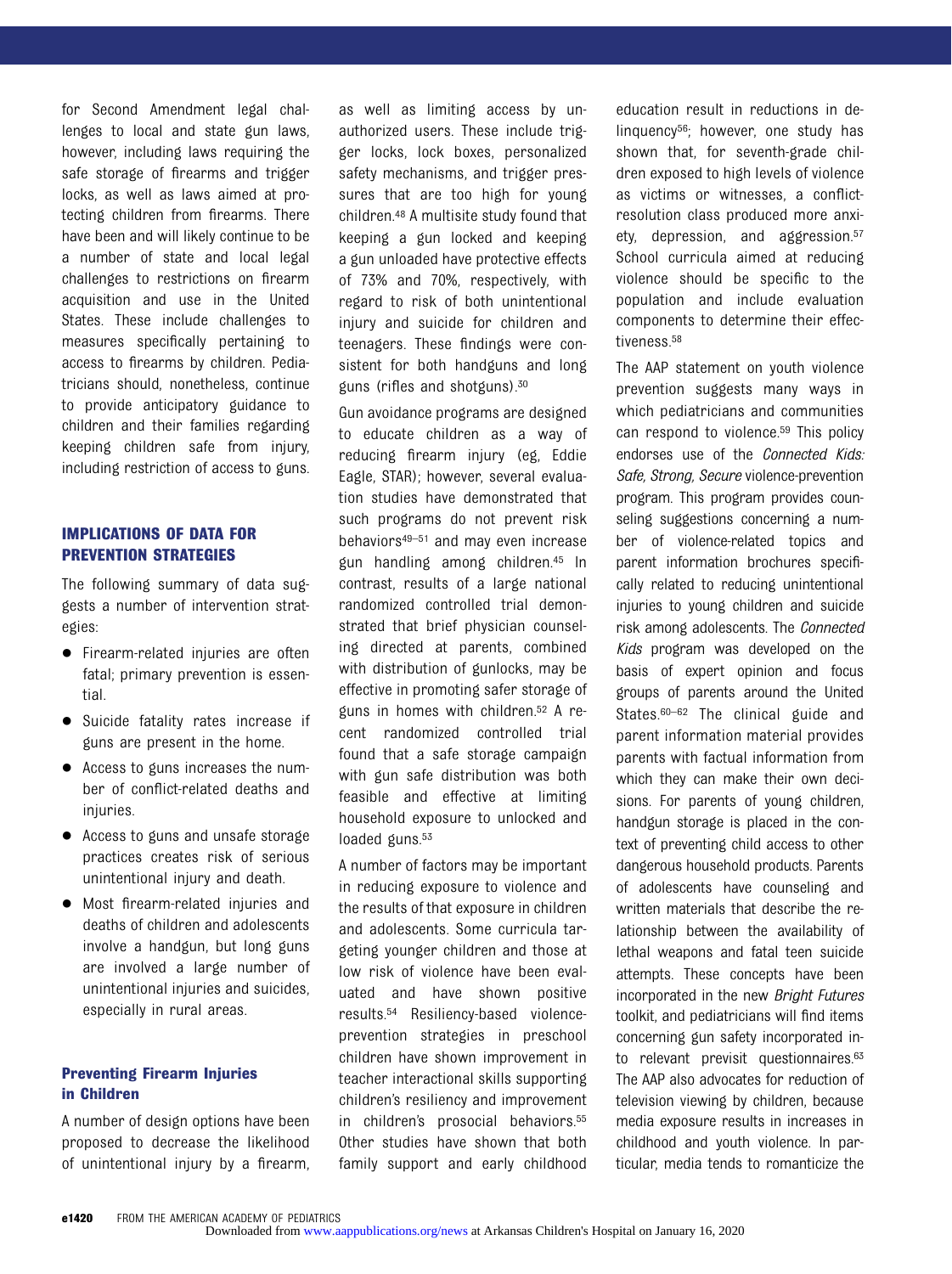use of firearms as a means of resolving conflicts. The AAP policy statement on media violence provides specific background information and recommendations for pediatricians.<sup>64</sup>

Pediatricians can benefit from knowing local community resources that assist with guidance when patients and families are at high risk of firearmrelated injury. Pediatricians may partner with other community members and community-based organizations to identify and publicize these resources.

# SUMMARY AND RECOMMENDATIONS

Firearm-related injury to children is associated with death and severe morbidity and is a significant public health problem. Child health care professionals can and should provide effective leadership in efforts to prevent gun violence, injury, and death. The AAP recognizes the importance of a variety of countermeasures (educational, environmental, engineering, enactment, enforcement, economic incentives, and evaluation) to dramatically curb the number of firearmrelated injuries to children. The AAP makes the following recommendations, which reaffirm and expand on the 1992 and 2000 policy statements<sup>65,66</sup>:

1. The AAP affirms that the most effective measure to prevent suicide, homicide, and unintentional firearmrelated injuries to children and adolescents is the absence of guns from homes and communities. Although the US Supreme Court ruling in the case of *McDonald v Citv* of Chicago struck down comprehensive local and statewide firearm bans, pediatricians should continue to advocate for the strongest possible legislative and regulatory approaches to prevent firearm injuries and deaths.

- 2. Health information for parents:
	- a. Pediatricians and other child health care professionals are urged to counsel parents about the dangers of allowing children and adolescents to have access to guns inside and outside the home. The AAP recommends that pediatricians incorporate questions about the presence and availability of firearms into their patient history taking and urge parents who possess guns to prevent access to these guns by children. Safer storage of guns reduces injuries, and physician counseling linked with distribution of cable locks appear to increase safer storage. Nevertheless, the safest home for a child or adolescent is one without firearms.
	- b. The presence of guns in the home increases the risk of lethal suicidal acts among adolescents. Health care professionals should counsel the parents of all adolescents to remove guns from the home or restrict access to them. This advice should be reiterated and reinforced for patients with mood disorders, substance abuse problems (including alcohol), or a history of suicide attempts.
- 3. The AAP urges that guns be subject to consumer product regulations regarding child access, safety, and design. In addition, the AAP continues to support law enforcement activities that trace the origins of firearms used in the commission of crimes and that these data be used to enforce regulations aimed at preventing illegal sales to minors.
	- a. Evidence supports the effectiveness of regulation that limits child access to firearms.
- b. The AAP supports efforts to reduce the destructive power of handguns and handgun ammunition via regulation of the manufacture and importation of classes of guns. Engineering efforts (eg, personalized safety mechanisms and trigger locks) may be of benefit and need further study. Trigger locks, lock boxes, gun safes, and safe storage legislation are encouraged by the AAP. Other measures aimed at regulating access of guns should include legislative actions, such as mandatory waiting periods, closure of the gun show loophole, mental health restrictions for gun purchases, and background checks.
- c. The AAP recommends restoration of the ban on the sale of assault weapons to the general public.
- 4. The AAP supports the funding of research related to the prevention of firearm injury, including surveillance through the NVDRS; accurate evaluation of health care–based screening and intervention; and local, regional, and national efforts to identify and disseminate violence prevention resources.
- 5. The AAP supports the education of physicians and other professionals interested in understanding the effects of firearms and how to reduce the morbidity and mortality associated with their use.

#### LEAD AUTHORS

M. Denise Dowd, MD, MPH Robert D. Sege, MD, PhD

#### COUNCIL ON INJURY, VIOLENCE, AND POISON PREVENTION EXECUTIVE COMMITTEE, 2012–2013

H. Garry Gardner, MD, Chairperson Kyran P. Quinlan, MD, MPH, Chairperson-elect Michele Burns Ewald, MD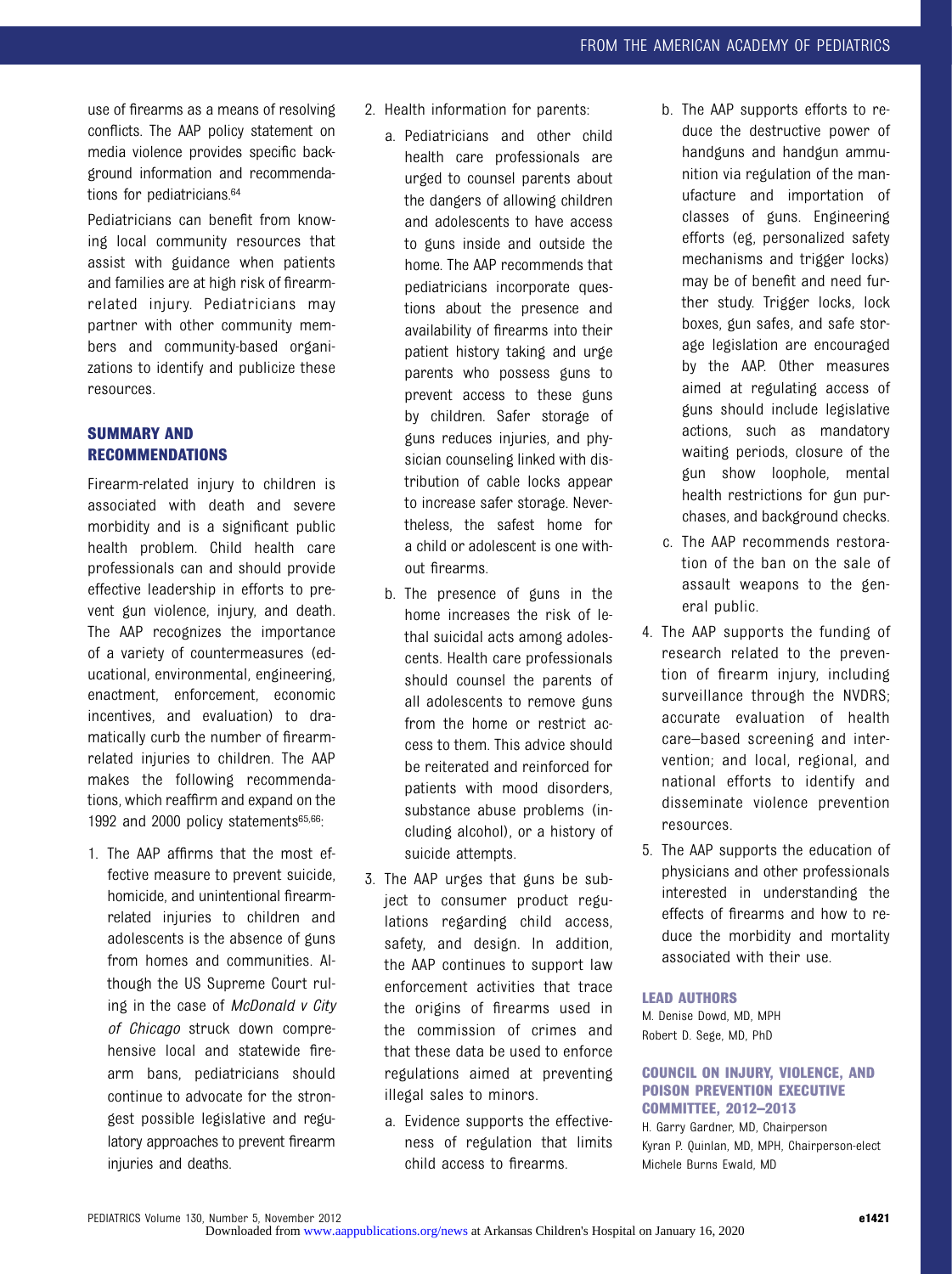Beth E. Ebel, MD, MSc, MPH Richard Lichenstein, MD Marlene D. Melzer-Lange, MD Joseph O'Neil, MD, MPH Wendy J. Pomerantz, MD, MS Elizabeth C. Powell, MD Seth J. Scholer, MD, MPH Gary A. Smith, MD, DrPH

#### REFERENCES

- 1. National Center for Injury Prevention and Control, US Centers for Disease Control and Prevention. Web-Based Injury Statistics Query & Reporting System (WISQARS) Injury Mortality Reports, 1999–2009, for national, regional, and states (May, 2012). Available at: [http://www.cdc.gov/injury/wisqars/fatal\\_](http://www.cdc.gov/injury/wisqars/fatal_injury_reports.html) [injury\\_reports.html.](http://www.cdc.gov/injury/wisqars/fatal_injury_reports.html) Accessed June 8, 2012
- 2. Centers for Disease Control and Prevention, National Center for Health Statistics. About Underlying Cause of Death 1999–2009. Available at: [http://wonder.](http://wonder.cdc.gov/ucd-icd10.html.) [cdc.gov/ucd-icd10.html.](http://wonder.cdc.gov/ucd-icd10.html.) Accessed July 25, 2012
- 3. Centers for Disease Control and Prevention. Violence-related firearm deaths among residents of metropolitan areas and cities – United States, 2006-2007. MMWR Morb Mortal Wkly Rep. 2011;60(18):573–578
- 4. Annest JL, Mercy JA, Gibson DR, Ryan GW. National estimates of nonfatal firearmrelated injuries. Beyond the tip of the iceberg. JAMA. 1995;273(22):1749–1754
- 5. Nance ML, Carr BG, Kallan MJ, Branas CC, Wiebe DJ. Variation in pediatric and adolescent firearm mortality rates in rural and urban US counties. Pediatrics. 2010; 125(6):1112–1118
- 6. Centers for Disease Control and Prevention (CDC). Homicide and suicide rates national violent death reporting system, six states, 2003. MMWR Morb Mortal Wkly Rep. 2005;54(15):377–380
- 7. Butchart A. The National Violent Death Reporting System: a new gold standard for the surveillance of violence related deaths? Inj Prev. 2006;12(suppl 2):ii63–ii64
- 8. Steenkamp M, Frazier L, Lipskiy N, et al. The National Violent Death Reporting System: an exciting new tool for public health surveillance. Inj Prev. 2006;12(suppl 2):ii3–ii5
- 9. Richardson EG, Hemenway D. Homicide, suicide, and unintentional firearm fatality: comparing the United States with other high-income countries, 2003. J Trauma. 2011;70(1):238–243
- 10. Beaman V, Annest JL, Mercy JA, Kresnow M, Pollock DA. Lethality of firearm-related

#### PAST COUNCIL EXECUTIVE COMMITTEE MEMBERS

Mary E. Aitken, MD, MPH Carl R. Baum, MD M. Denise Dowd, MD, MPH Dennis R. Durbin, MD, MSCE Benjamin D. Hoffman, MD

Michael S. Turner, MD Jeffrey Weiss, MD

#### LIAISON

Natalie Yanchar, MD — Canadian Paediatric Society

#### **STAFF**

Bonnie Kozial

- injuries in the United States population. Ann Emerg Med. 2000;35(3):258–266
- 11. Gould MS, Greenberg T, Velting DM, Shaffer D. Youth suicide risk and preventive interventions: a review of the past 10 years. J Am Acad Child Adolesc Psychiatry. 2003; 42(4):386–405
- 12. Corso PS, Mercy JA, Simon TR, Finkelstein EA, Miller TR. Medical costs and productivity losses due to interpersonal and self-directed violence in the United States. Am J Prev Med. 2007;32(6):474–482
- 13. Federal Bureau of Investigation. Crime in the United States. Washington, DC. Available at: [www.fbi.gov/about-us/cjis/ucr/crime-in-the-u.](www.fbi.gov/about-us/cjis/ucr/crime-in-the-u.s/2010/crime-in-the-u.s.-2010/violent-crime/murdermain) [s/2010/crime-in-the-u.s.-2010/violent-crime/](www.fbi.gov/about-us/cjis/ucr/crime-in-the-u.s/2010/crime-in-the-u.s.-2010/violent-crime/murdermain) [murdermain.](www.fbi.gov/about-us/cjis/ucr/crime-in-the-u.s/2010/crime-in-the-u.s.-2010/violent-crime/murdermain) Accessed January 10, 2012
- 14. Dwyer K, Osher D, Wanger C. Early Warning, Timely Response: A Guide to Safe Schools. Washington, DC: US Department of Education; 1998
- 15. Elnour AA, Harrison J. Lethality of suicide methods. Inj Prev. 2008;14(1):39–45
- 16. Owens D, Horrocks J, House A. Fatal and non-fatal repetition of self-harm. Systematic review. Br J Psychiatry. 2002;181:193–199
- 17. Zwerling C, Lynch CF, Burmeister LF, Goertz U. The choice of weapons in firearm suicides in Iowa. Am J Public Health. 1993;83 (11):1630–1632
- 18. Dresang LT. Gun deaths in rural and urban settings: recommendations for prevention. J Am Board Fam Pract. 2001;14(2):107–115
- 19. Miller M, Hemenway D. The relationship between firearms and suicide: a review of the literature. Aggress Violent Behav. 1999; 4(1):59–75
- 20. Miller M, Lippmann SJ, Azrael D, Hemenway D. Household firearm ownership and rates of suicide across the 50 United States. J Trauma. 2007;62(4):1029–1034; discussion 1034-1035
- 21. Kung HC, Pearson JL, Wei R. Substance use, firearm availability, depressive symptoms, and mental health service utilization among white and African American suicide decedents aged 15 to 64 years. Ann Epidemiol. 2005;15(8):614–621
- 22. Wiebe DJ. Homicide and suicide risks associated with firearms in the home: a national case-control study. Ann Emerg Med. 2003;41(6):771–782
- 23. Miller M, Azrael D, Hepburn L, Hemenway D, Lippmann SJ. The association between changes in household firearm ownership and rates of suicide in the United States, 1981-2002. Inj Prev. 2006;12(3):178–182
- 24. Miller M, Hemenway D, Azrael D. Firearms and suicide in the northeast.  $J$  Trauma. 2004;57(3):626–632
- 25. Brent DA, Perper JA, Moritz G, Baugher M, Schweers J, Roth C. Firearms and adolescent suicide. A community case-control study. Am J Dis Child. 1993;147(10):1066–1071
- 26. Brent DAPJ, Perper J, Moritz G, Baugher M, Allman C. Suicide in adolescents with no apparent psychopathology. J Am Acad Child Adolesc Psychiatry. 1993;32(3):494–500
- 27. Caron J, Julien M, Huang JH. Changes in suicide methods in Quebec between 1987 and 2000: the possible impact of bill C-17 requiring safe storage of firearms. Suicide Life Threat Behav. 2008;38(2):195–208
- 28. Kapusta ND, Etzersdorfer E, Krall C, Sonneck G. Firearm legislation reform in the European Union: impact on firearm availability, firearm suicide and homicide rates in Austria. Br J Psychiatry. 2007;191:253–257
- 29. Webster DW, Vernick JS, Zeoli AM, Manganello JA. Association between youth-focused firearm laws and youth suicides. JAMA. 2004;292 (5):594–601
- 30. Grossman DC, Mueller BA, Riedy C, et al. Gun storage practices and risk of youth suicide and unintentional firearm injuries. JAMA. 2005;293(6):707–714
- 31. Hemenway D, Barber C, Miller M. Unintentional firearm deaths: a comparison of other-inflicted and self-inflicted shootings. Accid Anal Prev. 2010;42(4):1184–1188
- 32. Smith DR, Cohen J, Lautman B. Child's Play: A Study of 266 Unintentional Handgun Shootings of Children. Washington, DC: Center to Prevent Handgun Violence; 1992
- 33. Eaton DK, Kann L, Kinchen S, et al; Centers for Disease Control and Prevention (CDC).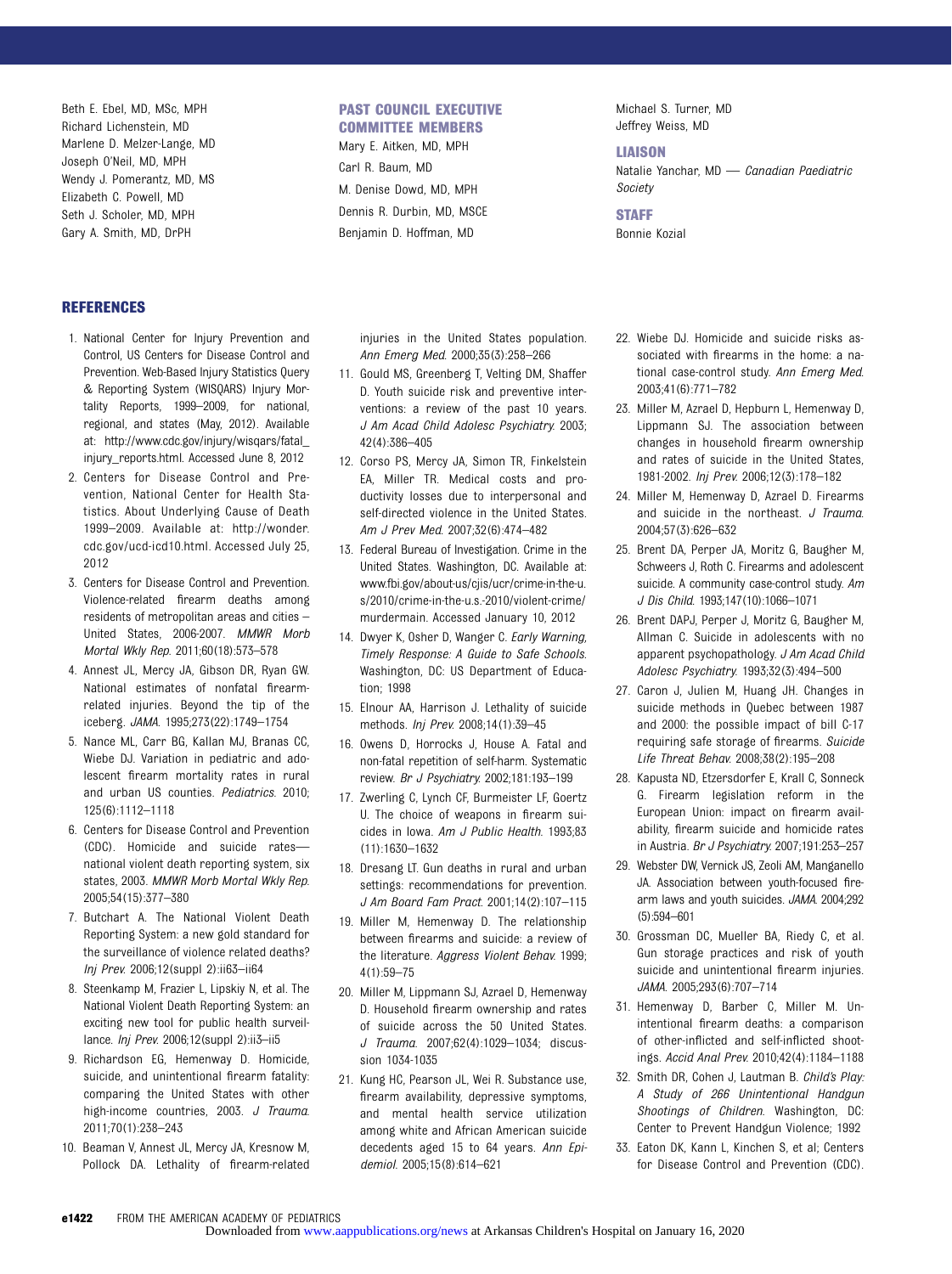Youth risk behavior surveillance - United States, 2011. MMWR Surveill Summ. 2012;61  $(4):1-162$ 

- 34. DuRant RH, Kahn J, Beckford PH, Woods ER. The association of weapon carrying and fighting on school property and other health risk and problem behaviors among high school students. Arch Pediatr Adolesc Med. 1997;151(4):360–366
- 35. Hemenway D, Vriniotis M, Johnson RM, Miller M, Azrael D. Gun carrying by high school students in Boston, MA: does overestimation of peer gun carrying matter? J Adolesc. 2011;34(5):997–1003
- 36. Hayes DN, Sege R. FiGHTS: a preliminary screening tool for adolescent firearmscarrying. Ann Emerg Med. 2003;42(6):798– 807
- 37. Hepburn L, Miller M, Azrael D, Hemenway D. The US gun stock: results from the 2004 national firearms survey. Inj Prev. 2007;13  $(1):15-19$
- 38. Laraque D; American Academy of Pediatrics Committee on Injury, Violence, and Poison Prevention. Injury risk of nonpowder guns. Pediatrics. 2004;114(5):1357–1361
- 39. Okoro CA, Nelson DE, Mercy JA, Balluz LS, Crosby AE, Mokdad AH. Prevalence of household firearms and firearm-storage practices in the 50 states and the District of Columbia: findings from the Behavioral Risk Factor Surveillance System, 2002. Pediatrics. 2005;116(3). Available at: www. pediatrics.org/cgi/content/full/116/3/e370
- 40. Johnson RM, Miller M, Vriniotis M, Azrael D, Hemenway D. Are household firearms stored less safely in homes with adolescents? Analysis of a national random sample of parents. Arch Pediatr Adolesc Med. 2006;160(8):788–792
- 41. Cook PJ, Ludwig J. Guns in America: A National Survey on Private Ownership and Use of Firearms. Bethesda, MD: National Institute of Justice; 1997:1–12. Research in brief, document fax number 1026
- 42. Kellermann AL, Rivara FP, Rushforth NB, et al. Gun ownership as a risk factor for homicide in the home. N Engl J Med. 1993; 329(15):1084–1091
- 43. Kellermann AL, Rivara FP, Somes G, et al. Suicide in the home in relation to gun ownership. N Engl J Med. 1992;327(7):467–472
- 44. Bailey JE, Kellermann AL, Somes GW, Banton JG, Rivara FP, Rushforth NP. Risk factors for violent death of women in the home. Arch Intern Med. 1997;157(7):777–782
- 45. Branas CC, Richmond TS, Culhane DP, Ten Have TR, Wiebe DJ. Investigating the link between gun possession and gun assault. Am J Public Health. 2009;99(11):2034– 2040
- 46. District of Columbia v Heller, 554 US 570, 128 SCt 2783 (2008)
- 47. McDonald v Chicago, 561 US 3025, 130 SCt 3020 (2010)
- 48. Naureckas SM, Galanter C, Naureckas ET, Donovan M, Christoffel KK; The Pediatric Practice Research Group. Children's and women's ability to fire handguns. Arch Pediatr Adolesc Med. 1995;149(12):1318–1322
- 49. Hardy MS. Teaching firearm safety to children: failure of a program. J Dev Behav Pediatr. 2002;23(2):71–76
- 50. Jackman GA, Farah MM, Kellermann AL, Simon HK. Seeing is believing: what do boys do when they find a real gun? Pediatrics. 2001;107(6):1247–1250
- 51. Himle MBM, Miltenberger RG, Gatheridge BJM, Flessner CA. An evaluation of two procedures for training skills to prevent gun play in children. Pediatrics. 2004;113(1 pt 1):70–77
- 52. Barkin SL, Finch SA, Ip EH, et al. Is officebased counseling about media use, timeouts, and firearm storage effective? Results from a cluster-randomized, controlled trial. Pediatrics. 2008;122(1). Available at: www. pediatrics.org/cgi/content/full/122/1/e15
- 53. Grossman DC, Stafford HA, Koepsell TD, Hill R, Retzer KD, Jones W. Improving firearm storage in Alaska native villages: a randomized trial of household gun cabinets. Am J Public Health. 2012;102(suppl 2): S291–S297
- 54. Grossman DC, Neckerman HJ, Koepsell TD, et al. Effectiveness of a violence prevention curriculum among children in elementary school. A randomized controlled trial. JAMA. 1997;277(20):1605–1611
- 55. Dubas JS, Lynch KB, Galano J, Geller S, Hunt D. Preliminary evaluation of a resiliencybased preschool substance abuse and violence prevention project. J Drug Educ. 1998;28(3):235–255
- 56. Yoshikawa H. Prevention as cumulative protection: effects of early family support and education on chronic delinquency and its risks. Psychol Bull. 1994;115(1):28–54
- 57. Colyer E, Thompkins T, Durkin M, Barlow B. Can conflict resolution training increase aggressive behavior in young adolescents? Am J Public Health. 1996;86(7):1028–1029
- 58. American Academy of Pediatrics Task Force on Violence. The role of the pediatrician in youth violence prevention in clinical practice and at the community level. Pediatrics. 1999;103(1):173–181
- 59. Committee on Injury, Violence, and Poison Prevention. Policy statement—Role of the pediatrician in youth violence prevention. Pediatrics. 2009;124(1):393–402
- 60. Sege RD, Flanigan E, Levin-Goodman R, Licenziato VG, De Vos E, Spivak H; American Academy of Pediatrics. American Academy of Pediatrics' Connected Kids program: case study. Am J Prev Med. 2005;29(5 suppl 2): 215–219
- 61. De Vos E, Spivak H, Hatmaker-Flanigan E, Sege RD. A Delphi approach to reach consensus on primary care guidelines regarding youth violence prevention. Pediatrics. 2006; 118(4). Available at: www.pediatrics.org/cgi/ content/full/118/4/e1109
- 62. Sege RD, Hatmaker-Flanigan E, De Vos E, Levin-Goodman R, Spivak H. Anticipatory guidance and violence prevention: results from family and pediatrician focus groups. Pediatrics. 2006;117(2):455–463
- 63. American Academy of Pediatrics. Bright Futures Previsit Questionnaires. In: Duncan PM, Shaw JS, Gottesman MM, Swanson J, Hagan JF, eds. Bright Futures Tool and Resource Kit. Elk Grove Village, IL: American Academy of Pediatrics; 2010 [CD-ROM]
- 64. Council on Communications and Media. Media violence. Pediatrics. 2009;124(5): 1495–1503
- 65. American Academy of Pediatrics, Committee on Injury and Poison Prevention. Firearm injuries affecting the pediatric population. Pediatrics. 1992; 89(4 pt 2):788–790
- 66. Committee on Injury and Poison Prevention. American Academy of Pediatrics. Firearm-related injuries affecting the pediatric population. Pediatrics. 2000;105 (4 pt 1):888–895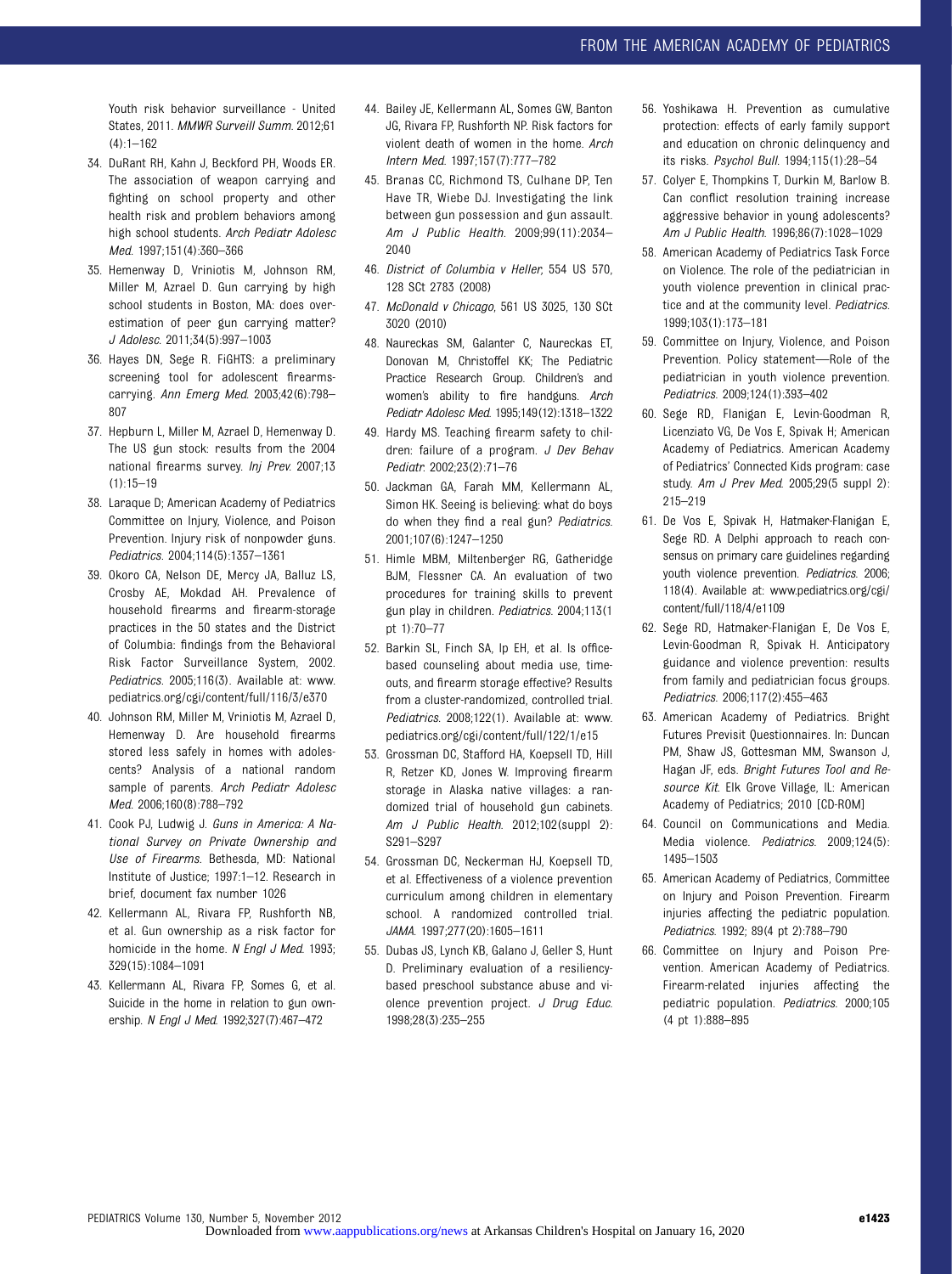# DOI: 10.1542/peds.2012-2481 originally published online October 18, 2012; *Pediatrics* 2012;130;e1416 COMMITTEE COUNCIL ON INJURY, VIOLENCE, AND POISON PREVENTION EXECUTIVE **Firearm-Related Injuries Affecting the Pediatric Population**

| Updated Information $\&$<br><b>Services</b><br><b>References</b> | including high resolution figures, can be found at:<br>http://pediatrics.aappublications.org/content/130/5/e1416<br>This article cites 55 articles, 20 of which you can access for free at:<br>http://pediatrics.aappublications.org/content/130/5/e1416#BIBL                                                                                                                                                                                                                                                                                                                     |
|------------------------------------------------------------------|-----------------------------------------------------------------------------------------------------------------------------------------------------------------------------------------------------------------------------------------------------------------------------------------------------------------------------------------------------------------------------------------------------------------------------------------------------------------------------------------------------------------------------------------------------------------------------------|
| <b>Subspecialty Collections</b>                                  | This article, along with others on similar topics, appears in the<br>following collection(s):<br><b>Current Policy</b><br>http://www.aappublications.org/cgi/collection/current_policy<br><b>Council on Injury, Violence, and Poison Prevention</b><br>http://www.aappublications.org/cgi/collection/committee_on_injury_<br>violence_and_poison_prevention<br>Injury, Violence & Poison Prevention<br>http://www.aappublications.org/cgi/collection/injury_violence_-_poi<br>son_prevention_sub<br><b>Firearms</b><br>http://www.aappublications.org/cgi/collection/firearms_sub |
| Permissions & Licensing                                          | Information about reproducing this article in parts (figures, tables) or<br>in its entirety can be found online at:<br>http://www.aappublications.org/site/misc/Permissions.xhtml                                                                                                                                                                                                                                                                                                                                                                                                 |
| <b>Reprints</b>                                                  | Information about ordering reprints can be found online:<br>http://www.aappublications.org/site/misc/reprints.xhtml                                                                                                                                                                                                                                                                                                                                                                                                                                                               |